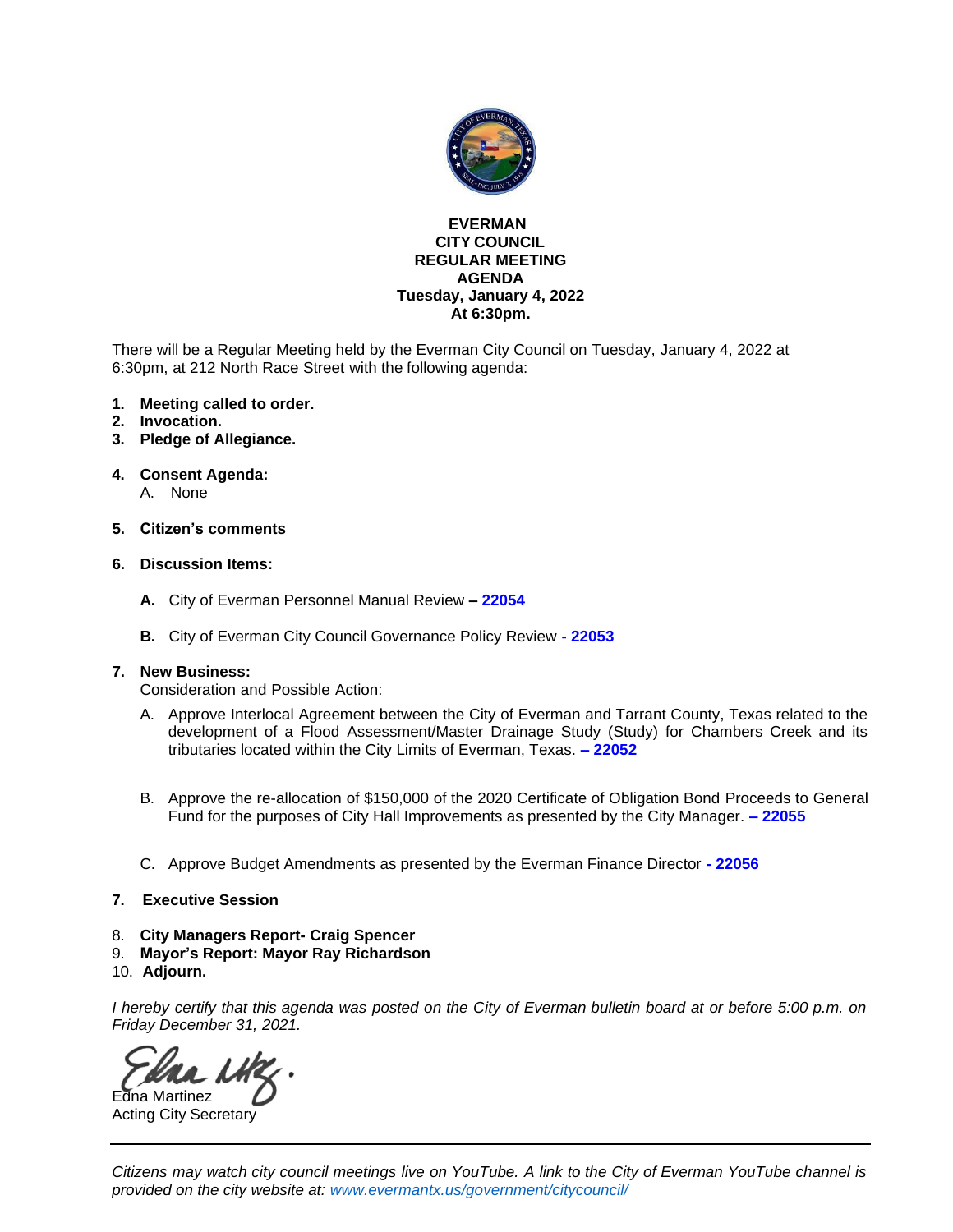*Pursuant to Section 551.071, Chapter 551 of the Texas Government Code, Council reserves the right to convene into Executive Session(s) from time to time as deemed necessary during this meeting, to receive advice from its attorney on any posted agenda item, as permitted by law. Additionally, Council may convene into Executive Session to discuss the following:*

- *A. Section 551.071 – Pending or Contemplated Litigation or to Seek Advice of the City Attorney.*
- *B. Section 551.072 – Purchase, Sale, Exchange, Lease, or Value of Real Property.*
- *C. Section 551.073 – Deliberation Regarding Prospective Gift.*
- *D. Section 551.074 – Personnel Matters.*
- *E. Section 551.087 – Deliberation Regarding Economic Development Negotiations.*
- *F. Section 551.089 – Deliberations Regarding Security Devices or Security Audits.*

*Citizens wishing to submit written comments should e-mail the Acting City Secretary at [emartinez@evermantx.net.](mailto:emartinez@evermantx.net.) Comments that are received at least one-hour prior to the start of the meeting will be provided to all council members.*

*According to the City of Everman Policy on Governance Process, individual citizen comments will be restricted to three (3) minutes unless otherwise determined by a majority vote of the Council. The mayor is responsible to enforce the time limit. Citizens may address City Council either during the Citizen Comments portion of the meeting or during deliberation of a listed agenda item. City Council is only permitted by law to discuss items that are listed on the agenda. Citizens wishing to make comments should notify the City Secretary as soon as possible.*

*City Hall is wheelchair accessible. Parking spaces for disabled citizens are available. Requests for sign interpretative services must be made 48 hours prior to the meeting. To make arrangements, call 817.293.0525 or TDD 1. 800.RELAY TX, 1.800.735.2989.*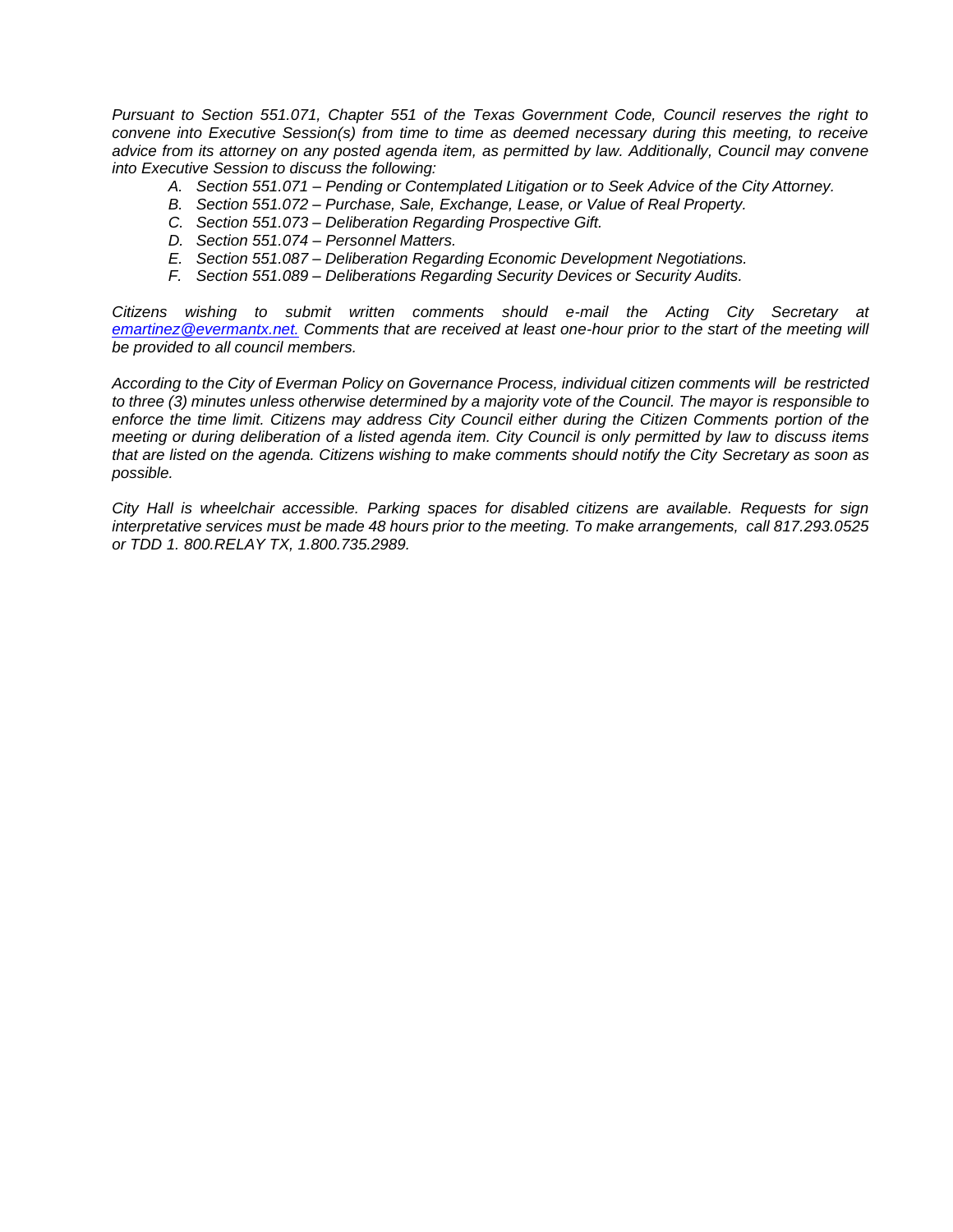Wednesday, December 29, 2021

<span id="page-2-0"></span>

## **Everman City Council Agenda Request**

**Agenda Tracking Number** 22054

**TYPE:** Discussion

**SUBJECT:** City of Everman Personnel Manual Update

#### **What date would you like to have this item added:** Tuesday, January 4, 2022

### **RECOMMENDATION:**

No recommendation at this time.

#### **DISCUSSION:**

Draft updates have been made to the Personnel Manual for the City Council's review and consideration. We will review this updates and the materials will be provided during the meeting. The current manual is attached to this communication.



| <b>Submitted for City Manager's Office</b><br>by: | C. W. Spencer                |
|---------------------------------------------------|------------------------------|
| <b>Originating Department:</b>                    | <b>City Manager's Office</b> |
| <b>Originating Department Head:</b>               | C. W. Spencer                |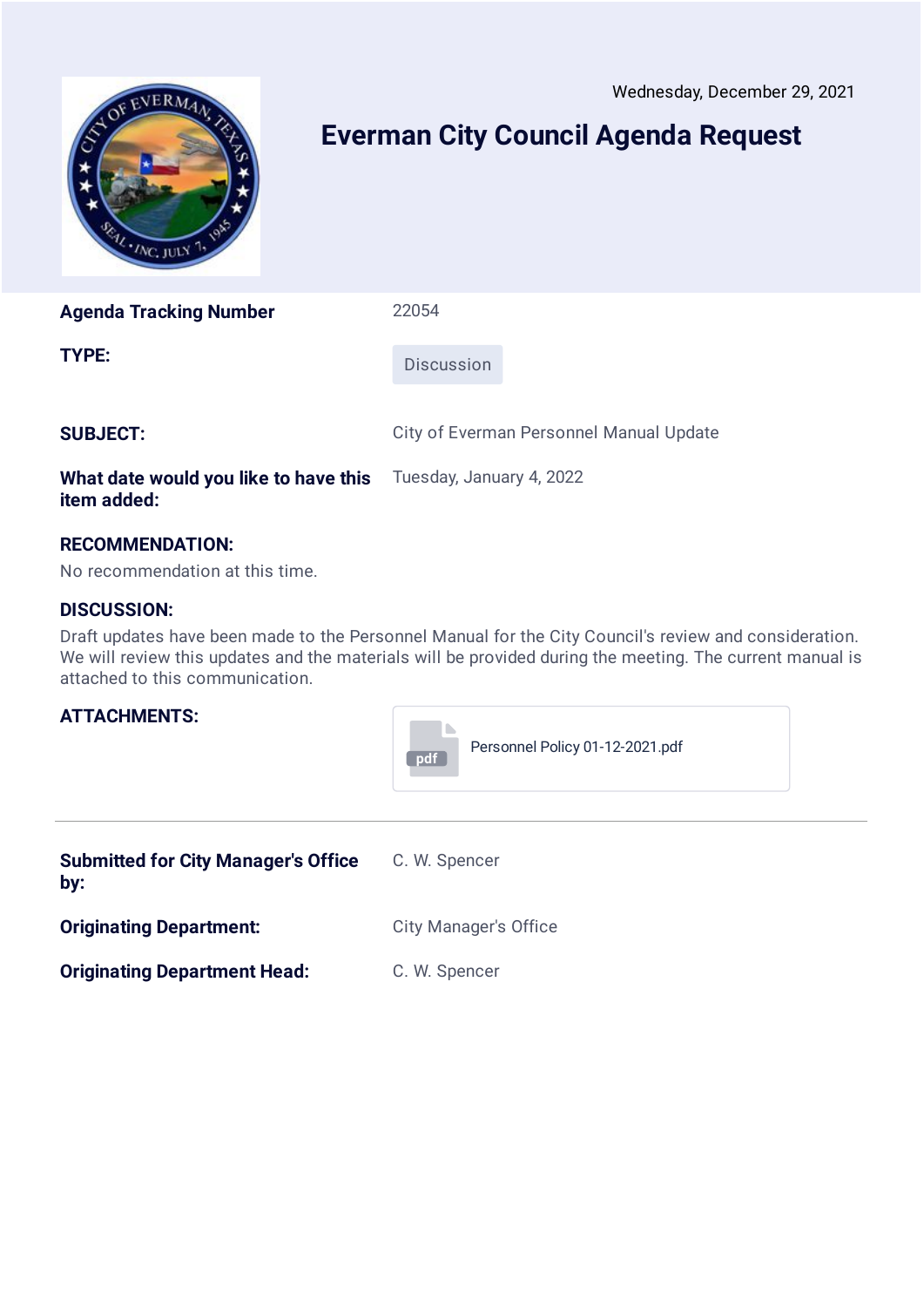Wednesday, December 29, 2021

<span id="page-3-0"></span>

# **Everman City Council Agenda Request**

**Agenda Tracking Number** 22053

**TYPE:** Discussion

**SUBJECT:** City Council Governance Policy Review & Update

#### **What date would you like to have this item added:** Tuesday, January 4, 2022

### **RECOMMENDATION:**

No recommendation at this time

### **DISCUSSION:**

Would like to receive City Council guidance on any potential updates to the City Council Governance Policy. The policy is attached to this communication.



| <b>Submitted for City Manager's Office</b><br>by: | C. W. Spencer                |
|---------------------------------------------------|------------------------------|
| <b>Originating Department:</b>                    | <b>City Manager's Office</b> |
| <b>Originating Department Head:</b>               | C. W. Spencer                |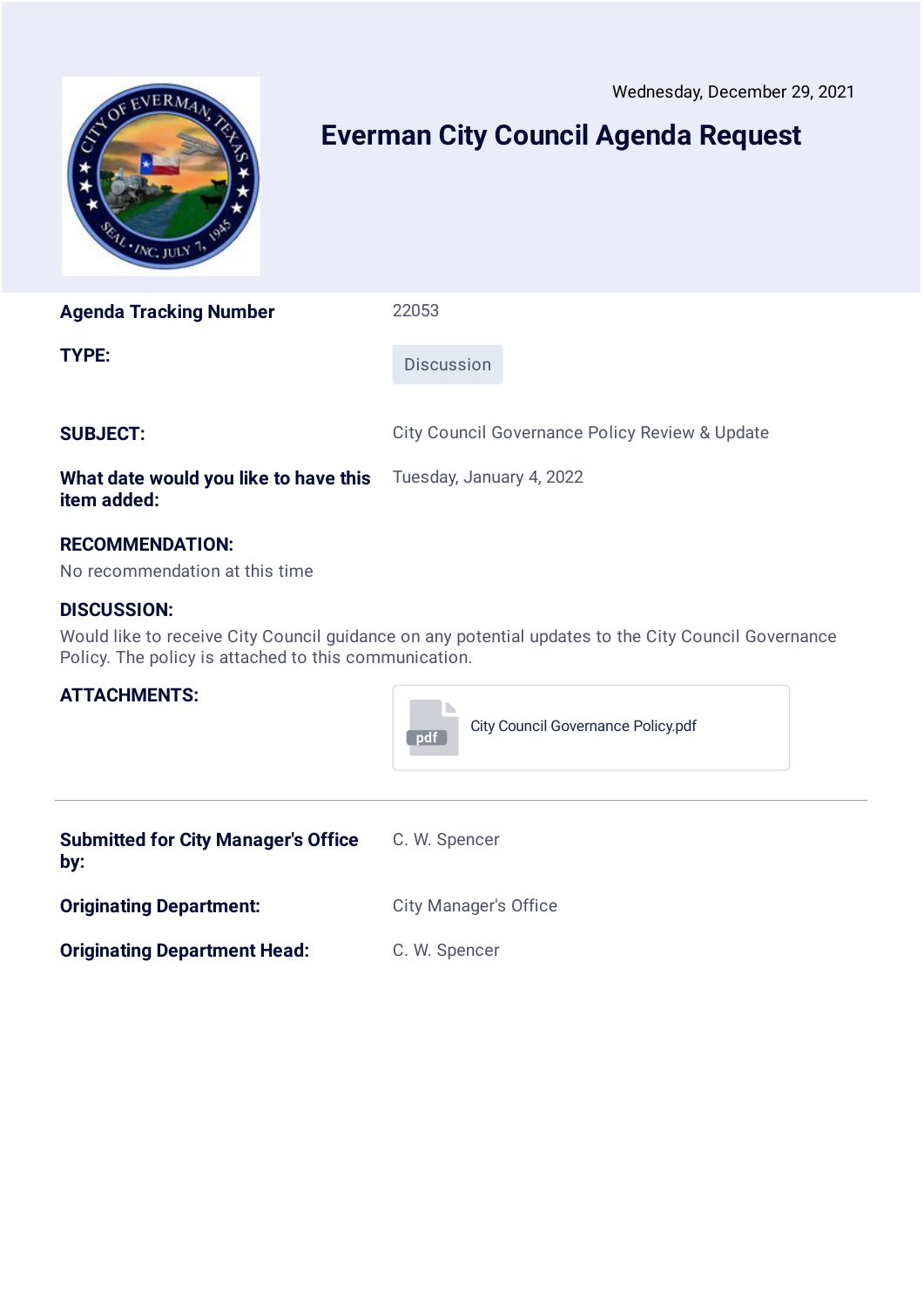Wednesday, December 15, 2021

<span id="page-4-0"></span>

## **Everman City Council Agenda Request**

| <b>Agenda Tracking Number</b>                        | 22052                                                                                                                                                                                                                                                                  |  |
|------------------------------------------------------|------------------------------------------------------------------------------------------------------------------------------------------------------------------------------------------------------------------------------------------------------------------------|--|
| <b>TYPE:</b>                                         | <b>Consideration and Possible Action</b>                                                                                                                                                                                                                               |  |
| <b>SUBJECT:</b>                                      | Approve Interlocal Agreement between the City of Everman<br>and Tarrant County, Texas related to the development of a<br>Flood Assessment/Master Drainage Study (Study) for<br>Chambers Creek and its tributaries located within the City<br>Limits of Everman, Texas. |  |
| What date would you like to have this<br>item added: | Tuesday, January 4, 2022                                                                                                                                                                                                                                               |  |

#### **RECOMMENDATION:**

It is recommended that the Everman City Council approve the ILA between Everman and Tarrant County, Texas.

**TE** 

### **DISCUSSION:**

This study is being funded by the Texas Division of Emergency Management (TDEM).

|                                                   | Flood Study ILA.pdf<br>pdf   |
|---------------------------------------------------|------------------------------|
| <b>Submitted for City Manager's Office</b><br>by: | C. W. Spencer                |
| <b>Originating Department:</b>                    | <b>City Manager's Office</b> |
| <b>Originating Department Head:</b>               | C. W. Spencer                |
|                                                   |                              |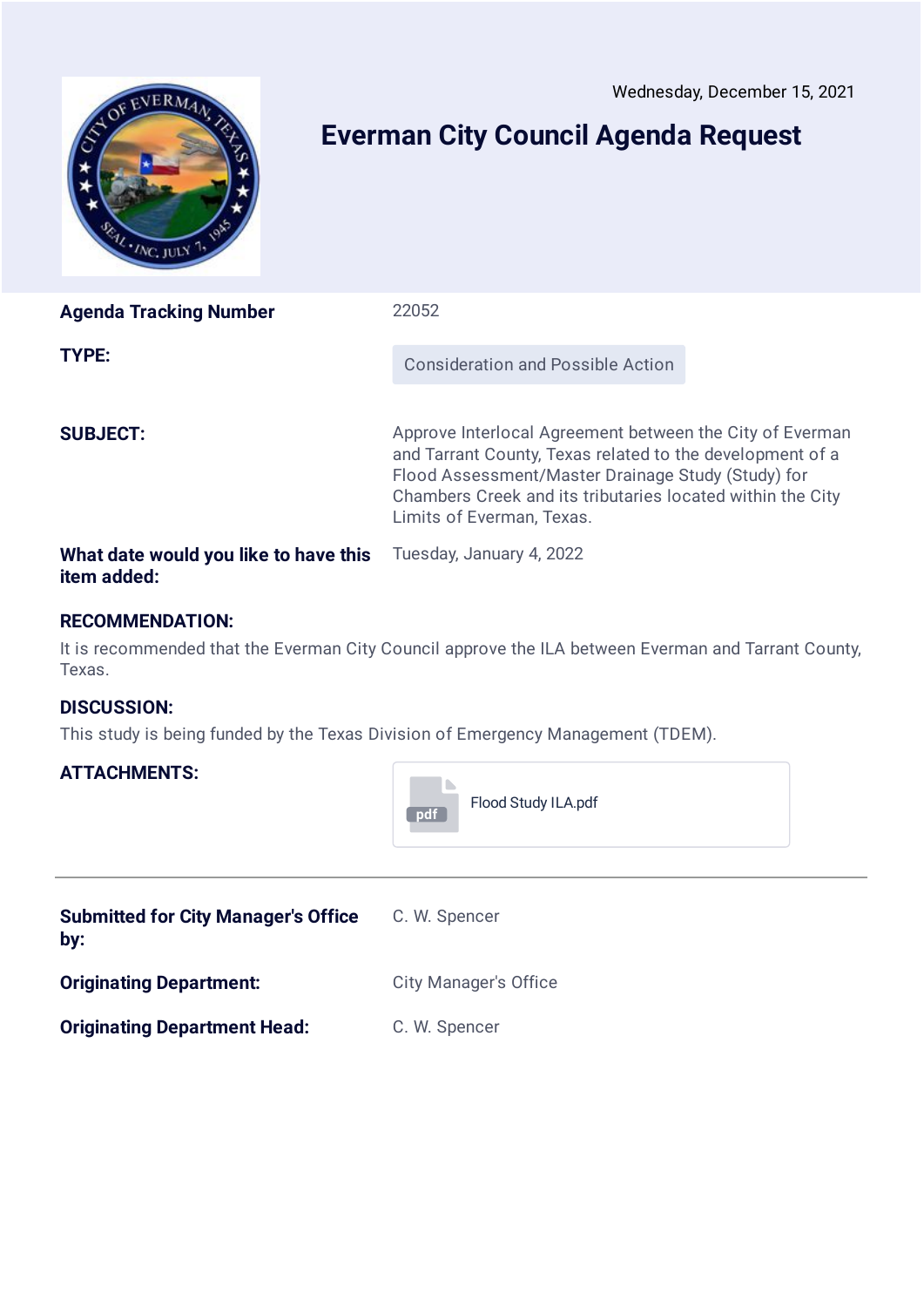Thursday, December 30, 2021

<span id="page-5-0"></span>

# **Everman City Council Agenda Request**

| <b>Agenda Tracking Number</b> | 22055                                    |
|-------------------------------|------------------------------------------|
| <b>TYPE:</b>                  | <b>Consideration and Possible Action</b> |
|                               |                                          |

**SUBJECT:** Approve the re-allocation of \$150,000 of the 2020 Certificate of Obligation Bond Proceeds

#### **What date would you like to have this** Tuesday, January 4, 2022 **item added:**

### **RECOMMENDATION:**

Approve the re-allocation of \$150,000 of the 2020 Certificate of Obligation Bond Proceeds to General Fund for the purposes of City Hall Improvements as presented by the City Manager.

#### **DISCUSSION:**

Please see the attached.

| <b>pdf</b> | Re-Allocation Request - City Hall Annex.pdf |
|------------|---------------------------------------------|

| <b>Submitted for City Manager's Office</b><br>by: | C. W. Spencer                |
|---------------------------------------------------|------------------------------|
| <b>Originating Department:</b>                    | <b>City Manager's Office</b> |
| <b>Originating Department Head:</b>               | C. W. Spencer                |